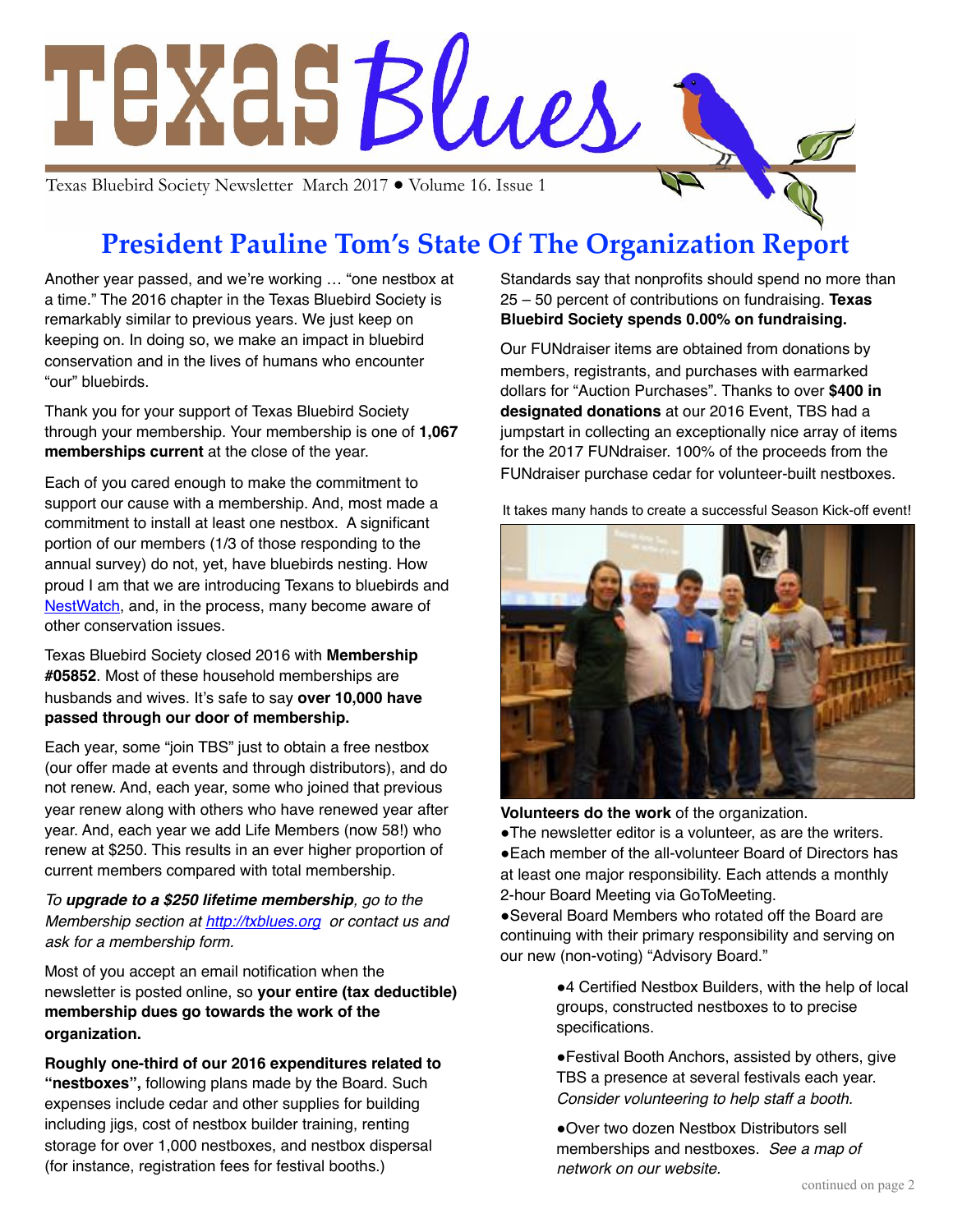## **Lifetime Members**

Sarah Andry Angela Austin Joe Beard Edra Bogucki Cathy Brown Mark Byrd Jeffie Cappadonna Sherry Conner Beverly Davis Kathy Denison Nancy Etheridge Cheryl Franklin Cathy Gero Greg Grant Beth Grijalva Diane & Eric Hale Annette Harbaugh Carey & Constance Hardesty Brian & Judy Hetherington Highland Shores Garden Club Bob Houck Dr. John & Mrs. Judy Hutka Charlene Johnston Bryan & Diane Jones David Kinneer Maxey Kirkley Mark Klym Jimmy & Benni Konvicka Keith, Sandy & Shawn Kridler Ainsley Lewis Greg & Glenda Marsh Leonard May Lysle Mockler Pam Moes Barbara Ohlman Donna Parker Chuck Peterson Kathy & Billy Pinkerton Nancy Podio Charles & Jackie Post Randy Reddemann Doug and Karen Rohde Ronny Rolf Jason A. Seale Norman Shoemaker William & Linda Stevens Byron Stone Ron and Pauline Tom Susan Tracy Deborah Tugwell Jack Vick Barbara Vinson Ricky Walker Melinda Walker Kathy P. Weinhold Dr. Thomas M. Wheeler Marsha Winfield

#### continued from page 1

## **State of the Organization Report**

Actually, **every member is a volunteer,** as we all work together to spread "Bluebirds Across Texas…one nestbox at a time.

You'll be hearing more from this point forward from **Vice-President Lonnie Castleman.** Lonnie's willingness to serve marks a major mile in the life of Texas Bluebird Society. No longer will the Executive Committee serve as VP, serving as backup to the President. .

We celebrated our **15th Birthday in September 2016,** and still our **household membership rate is \$15.** That's incredible. Most have joined face-to-face, and we have given to them a free "starter" nestbox. Still, with donations (starting at \$5.00) and exceptional management by the Board, TBS comes out in the black each year. Again this year, we do not need to slow down giving away nestboxes, nor do we need to raise dues.

To very minimal administrative expenses, Texas Bluebird Society **contracts for professional web services and bookkeeping services** (at discounted rates.)



At this point in TBS history, we have **constructed over 14,000 "official" TBS nestboxes** and branded each with the TBS logo. Pair this quantity with the **10,000's additional nestboxes** installed through the influence of Texas Bluebird Society since 2001. We are, indeed, **spreading "bluebirds (and other native cavity-nesting birds) across Texas…one nestbox at a time."**

**Texas Bluebird Society makes a difference in bluebird conservation**. Our nestboxes result in the production of bluebirds, many in vicinities where bluebirds had not previously been observed. The most current Eastern Bluebirds range map in "Birds of North America" shows a wider range in Texas than 16 years ago.

**Texas Bluebird Society makes a difference in citizen** 

**science**. We have influenced Texans to participate in [NestWatch.org,](http://nestwatch.org/) making nesting records available to scientists while keeping the records for individuals and providing detailed maps of nestings online. Of those responding to our Annual Survey, 25% report to NestWatch.

**And, Texas Bluebird Society makes a difference in the quality of life for humans** exposed to the object of our affection. Adding bluebirds in Texas is akin to spreading wildflower seeds, bringing joy to human hearts. As bluebirds are now a "species of least concern" (according to ornithologists), our species needs them more than their species needs us. What a difference our efforts make in the lives of humans.

**Each of us has a bluebird story** (even if, for you, it's a photo on a website) **and a sphere of influence.** Even if you have no bluebirds, your support of this organization through your membership makes a difference in bluebird conservation and in the lives of those who see and experience bluebirds because of Texas Bluebird Society.

Thank you.

Peace, hope, and love —

Truck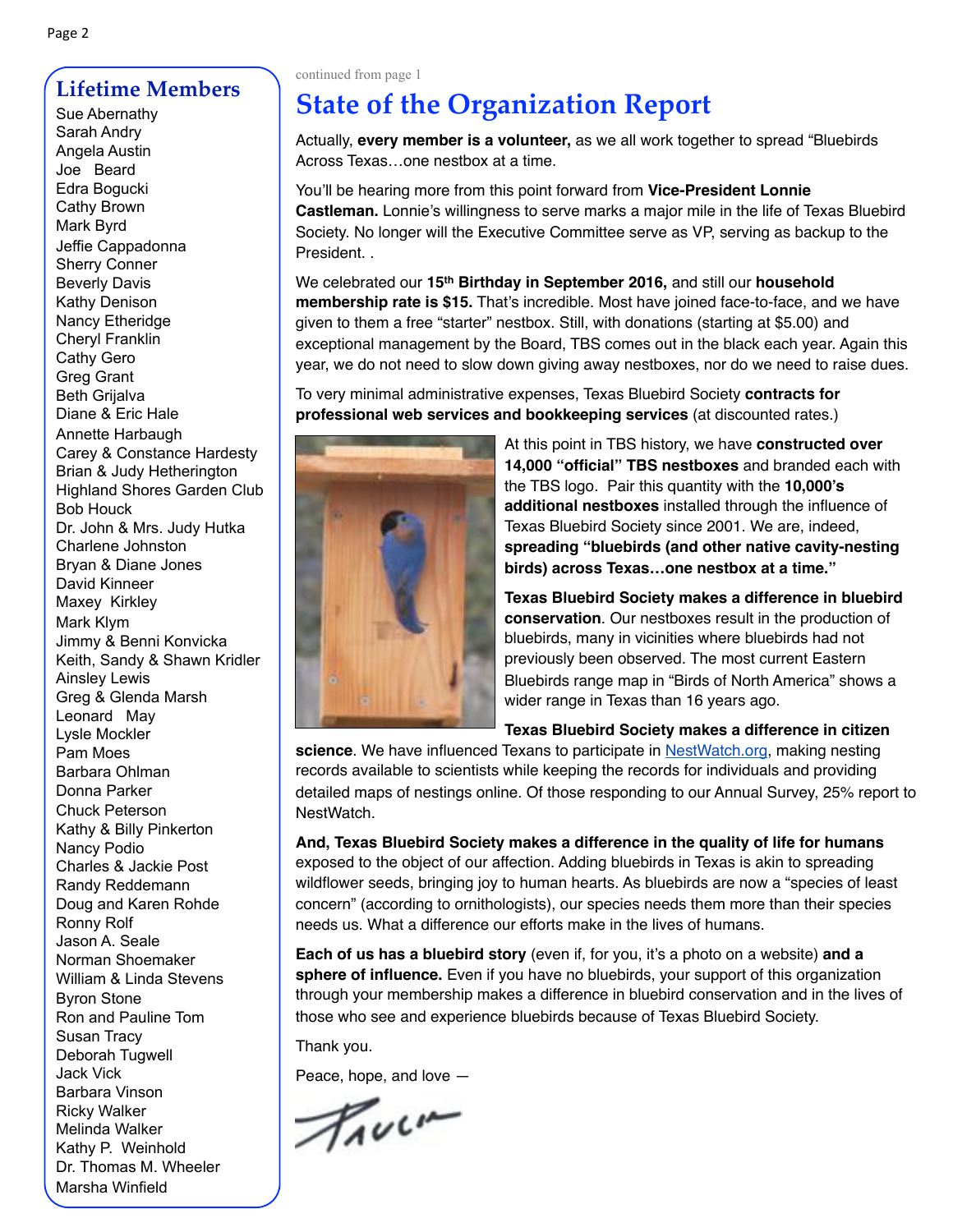## **ENDANGERED SPECIES ACT IS IN DANGER!**

#### *By Keith Schindler*

Just today, I opened my email from American Bird Conservancy. Subject line? The Endangered Species Act (ESA) is Under Attack! (considering public land changes, new admin in EPA, possible repeal of ESA.)



We all know the importance of the Endangered Species Act and it's many contributions to preserving our endangered species. In the avian world alone there are four species in the top 15 most endangered birds in North America that reside in Texas. The Whooping Crane, Piping Plover, Red Cockaded Woodpecker, and Golden Checked Warbler. Just four good reasons to be aware of any new funding aid additions to the Endangered Species Act from our congress that will need our support.

There are, and have been, champions of our non-human friends. The authors of the Endangered Species Act, and its predecessor the Endangered Species Preservation Act are just such champions, as are the authors of the Pittman-Robertson Wildlife Restoration Act, and the most recent Recovering America's Wildlife Act (US HB5650), introduced in the 2015-2016 legislature.

From [www.congress.gov/bill/114th-congress/house-bill/5650](https://www.congress.gov/bill/114th-congress/house-bill/5650)

"This bill amends the Pittman-Robertson Wildlife Restoration Act to direct the Department of the Treasury to transfer, beginning in FY2016, revenues from energy and mineral development on federal lands totaling \$1.3 billion to the Wildlife Conservation and Restoration Subaccount of the Federal Aid to Wildlife Restoration Fund, to be available without further appropriation. The purpose of the subaccount is to **fund state wildlife conservation and restoration programs for managing fish and wildlife species** of the greatest conservation need as \*determined by a state fish and wildlife agency."

It's a shame that this bill died on December 31, 2016. I can only imagine all the money that it could have funneled into wildlife conservation and restoration programs. When Selena and I heard of HB5650's demise, I contacted Richard Heilbrun of TPWD and received the following:

#### *"Hi Keith,*

*Thanks for keeping up with the initiative.* 

*On Dec 31st, all bills introduced in the 2015-2016 session expired. HB 5650 was introduced as a conversation starter in last year's legislature and the bill sponsors (Rep. Don Young and Rep. Debbie Dingell) committed last summer to re-introduce the legislation during the 2017-2018 session this spring.* 

*We will see a new piece of legislation in the next month or 2 or 3 with identical or similar language to fund wildlife species and habitats of concern. The True to Texas Wildlife Coalition (what we have been calling the Teaming With Wildlife Coalition) puts out a newsletter to keep everyone current.* 

*Like to be added to that mailing list? Send info to www.teamingtxwildlife.com/index.php/join-the-coalition*

*I'm always happy to answer questions and provide updates! Best, Richard"*

So, things are not as bad as they first seemed when we heard of HB5650 dying. We must applaud Rep. Don Young and Rep. Debbie Dingell for their initial actions in presenting HB5650, as well as their commitment to following up with new legislature. We need more government officials such as these.

Keep your eyes and ears open for news on the Endangered Species Act. Share your views with your elected officials in that regard. Also, if possible, be involved in the new legislator to be proposed by Young and Dingall. If you have the opportunity to share your views in your support of the new bill, please do so.

You can be assure that Selena and I will. We love our "Blues," but we support all species.

As information becomes available it will be shared in  $TX$ **Blues, TBS Facebook page, and TBS website at [txblues.org](http://txblues.org)** 

Stay Tuned! Selena and I are following the reintroduction of this legislation and will keep you posted on the status and what actions you can take in support of this bill.

(*\*These funds will be used as laid out in their existing, congressionally mandated Wildlife Action Plans.)* 

TO BE CONTINUED!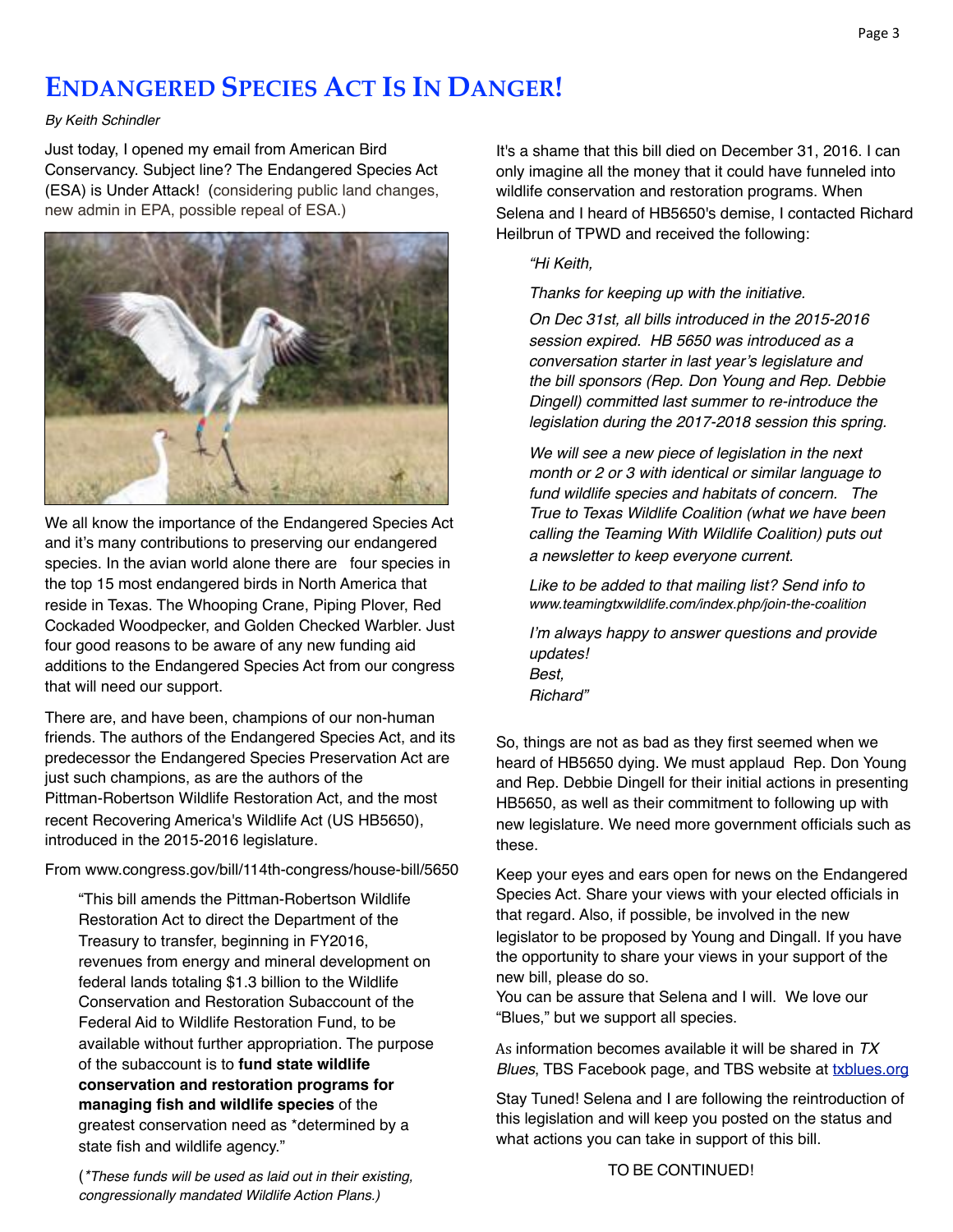

Meet Selena (the S in SnK) and Keith (the K i*n SnK) Schindler, TBS members, and the owners of the SnK Wildlife Reserve. Creating a wildlife habitat from overused and abused cattle grazing land was an arduous journey for wildlife advocates Selena and Keith. Meeting all of the certification criteria required by Texas Parks and Wildlife involved mountains of paperwork (of course) and hundreds of hours of plain ol' hard work outdoors. SnK Wildlife Reserve is already certified, but will always be a work in progress and a labor of love for the Schindlers.*



The 408 acre SnK Wildlife Reserve is located at the junction of the Black Land Prairie, Post Oak Savanna and Coastal Prairie ecosystems, in DeWitt County, Texas. It has been family owned ranch land since 1936. Keith and Selena became the sole owners of the property, built a house using one acre of the land in 2006, and received a Wildlife Exemption in 2012.

Texas Parks and Wildlife Certification states "An effective wildlife habitat will provide all three basic needs for wildlifefood, shelter, and water in a way that they can readily use and easily access."

*How do you turn land that has endured overgrazing for years, containing invasive plant species, and lacking natural water into a wildlife habitat oasis? With a lot of hard physical labor all day long in the hot Texas sun!*



Water is a major criterion for certification. Obviously no longer working, the old water trough had to go. The Schindler's installed a guzzler, a rainwater containment system, with plans for a second in the upcoming year. In addition, a well, a windmill, two troughs and a concrete in-ground water basin have been added.

The next step is to plant native grasses and wildflowers to complete the restoration process. Then on to other sections of the reserve and start the process again in the upcoming year.

Selena and Keith work with several Texas agencies to determine best methods, and in some cases, use grants and other types of financial aid to facilitate the transition from overgrazed land to ideal wildlife habitat.

Removing invasive non-native plant species is another certification criteria. Utilizing Grassland Restoration grants, Selena and Keith have cleared 35 acres, with the intent of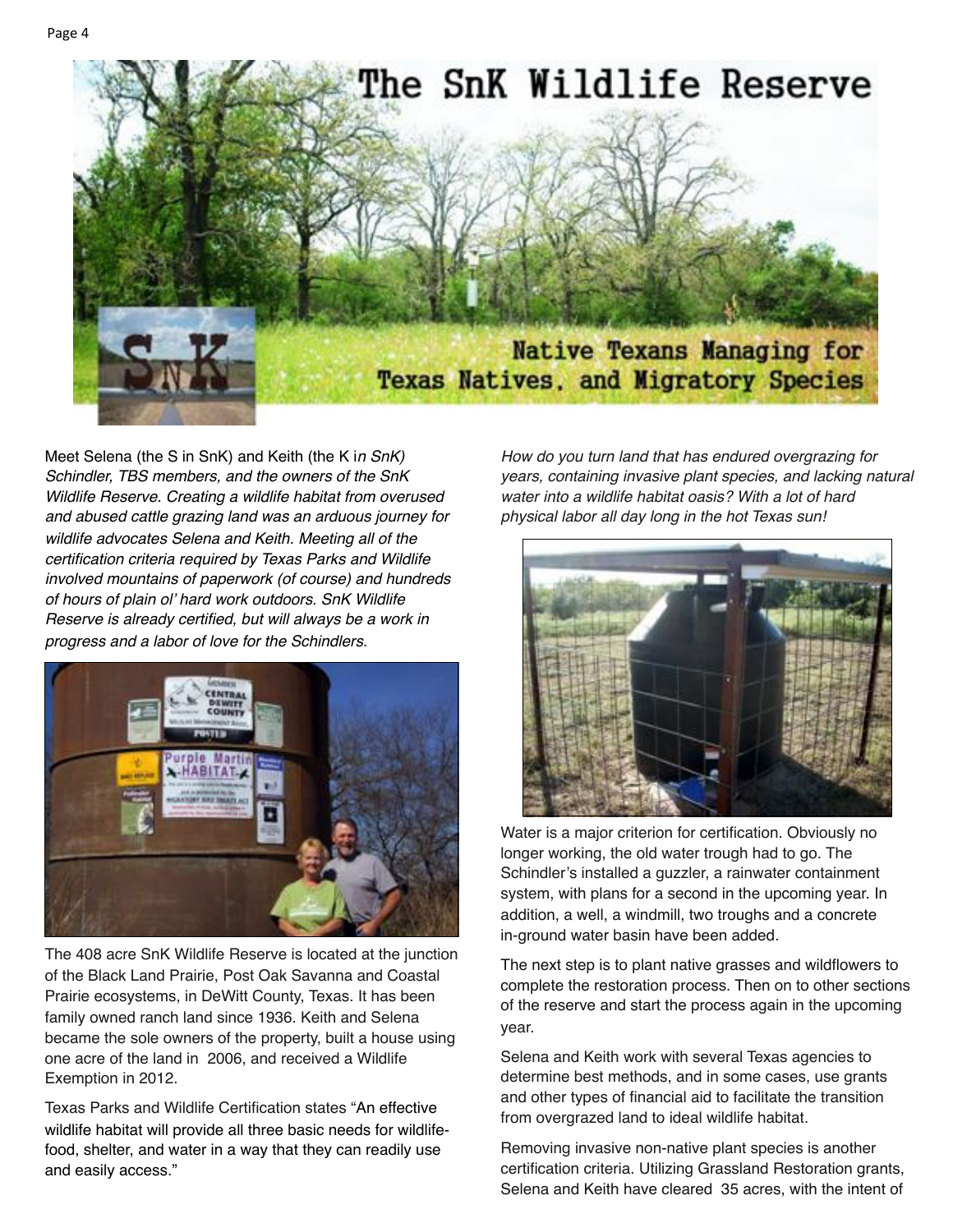reestablishing native grasses. An additional 35 acres will be



planted with wildflower seeds in hopes of providing greater resources for Monarch Butterflies. The Schindlers hope to perform prescribed burning as part of this process. The next step is to plant native grasses and wildflowers to complete the restoration

process. Then on to other sections of the reserve and start the process again.

Another type of grazing management would include cattle, but the Schindlers no longer lease property for that purpose. At one time they had as many as 19 horses helping keep the grass short. Now they only have two foster horses, which eat much less grass. Keith is rethinking how much help he would like to have to provide "mowing" for him.

After Selena's Dad quit hunting, they converted one of his spin-cast deer feeders to throw birdseed. It draws birds, squirrels, turkey, and other ground feeders. They do allow a small number of authorized deer hunters. This hunting crew also puts in food plots, but the South Central Texas weather doesn't always help them prosper. The hunters also maintain protein feeders, as well as corn during the hunting season. Selena maintains a deer count and harvest data each year to Texas Parks and Wildlife.

An integral part of maintaining wildlife habitat includes shelter. What better way to provide shelter than a bluebird trail! Selena and Keith have installed over 25 nestboxes so far, with plans to add many more. They have also added bat and Purple Martain housing.



Another concern is habitat for the great horned owl and the alarming reduction in population of the American Kestrel. Both cavity nesters that will benefit from a shelter assist by installing specifically designed nestboxes for each species.

Keith and Selena were invited to the Pollinators PowWow conference this year to provide attendees with information on the methods and practices they use to increase the pollinating insect population. There are over 400 insect species in decline. A major concern is the huge impact this is having on the food chain.

In conjunction with planting for pollinators,

the Schindlers are participating in the Monarch

Photo by Dereck Ramsey



Enhancement Program, a conservation effort launched by the USDA. This grant, along with other grants from other state and local funding are calling for the restoration of habitat by planting natives specifically needed by Monarchs. The Schindlers have already procured the

appropriate seeds for the 30 acres they have dedicated for the Monarch Enhancement effort.

As conscientious wildlife advocates, the Schindlers always take the time to be conscientious citizen scientists, entering nesting data in Cornell's NestWatch. Counting eggs, babies and fledglings keep Selena busy during nesting season.



Keith and Selena are keeping up with today's technology and social media. Keith maintains a web presence, which includes a blog of activities occurring at the SnK, a list of organizations who focus on conservation (like TBS), a list of resources for your convenience to assist you in locating help from agencies and other information sources. Selena handles their Facebook page which also includes other conservation information and links.



**Kudos to Selena and Keith for their extraordinary efforts and dedication to wildlife conservation.**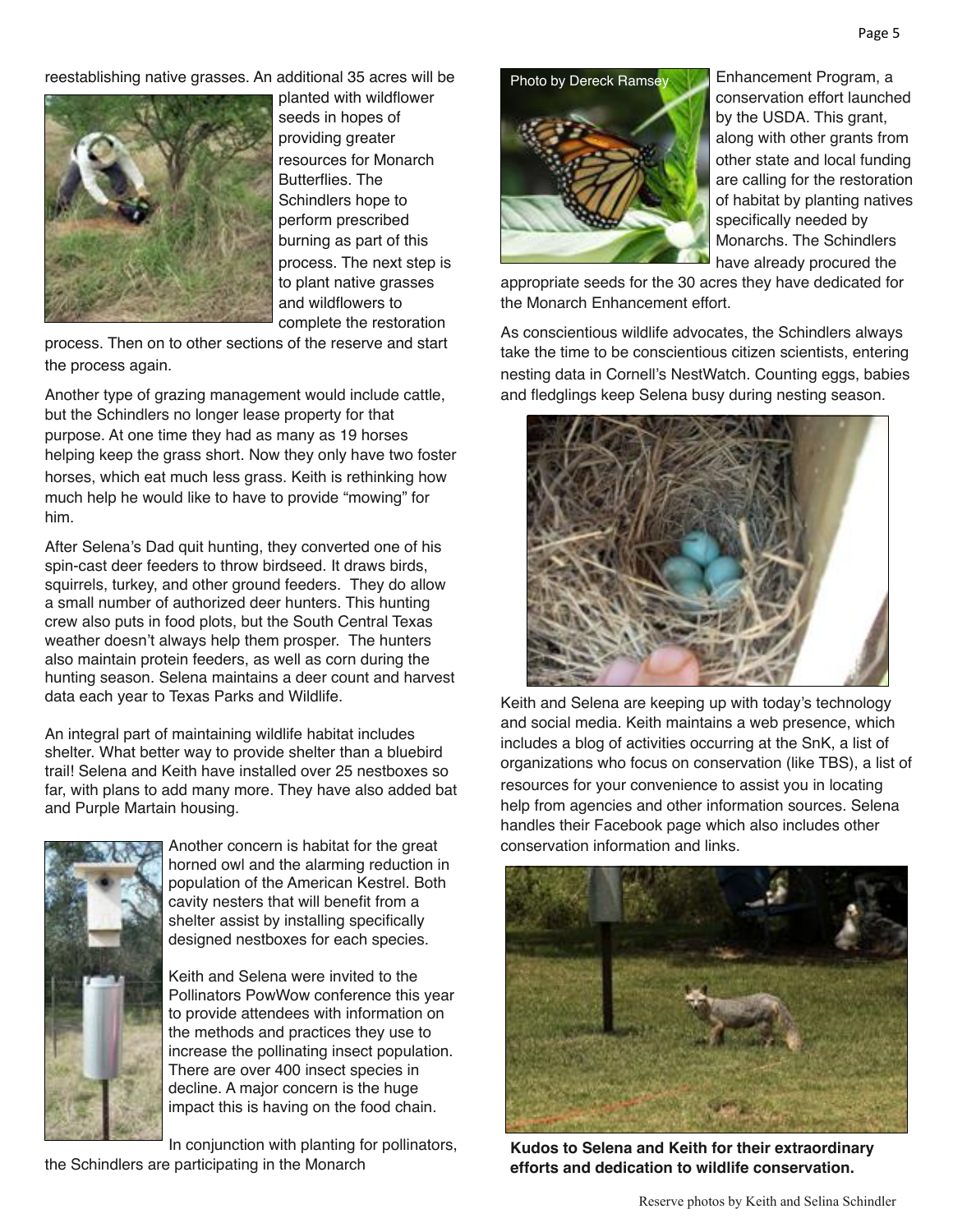## **BIRDING ON VACATION IS A MUST!**



*The famous "arch" of Antigua. Santa Catalina Arch.*

#### *Article and photos by Kate Moran*

I spent the week of Christmas 2016 in the Central American country of Guatemala. I'm half Guatemalan even though most people think I'm joking when I say that due to people's biases on what a Latina should "look like" (I'm light skinned with blue eyes). Since childhood, I've either lived there for a few months or visited once or twice a year (during my school years in the states). But, since having my own child, I've only be able to visit my family there when kid and husband schedules allow for it. While I have always had an interest in birds, my passion for care and conservation (particularly for migratory/cavity nesting species) only developed in the past 4 years. I didn't realize how much I was missing out by not going on birding adventures until this most recent trip. And BOY was I missing out! It almost makes me mad that I didn't become an ornithologist after my experience in the mountains of Guatemala, but at least I had one of my most memorable moments there yet.



*The old architecture of the main central square in Antigua*

My family lives in Guatemala City, but we usually vacation in Antigua (a small, historic city outside of the capital) because it's pretty and we can rent out a big house for all 12 of my family members to be together to celebrate. It's a Moran Family tradition for one or more people to either get sick or injured on vacation. This year EVERYONE got sick. I had only planned on getting the typical "intestinal issues" due to flora changes, but sadly I got some virus that came with a runny nose, extreme coughing, and a high fever.

My original plan was to hike one of the volcanos (Agua or Fuego), horseback ride, zip-line, and go on a 6 hour nature expedition with an expert to find rare birds in the mountains. Of course, my hopes and dreams were dashed due to the annoyance of being ill. Luckily, I didn't get too upset because Guatemala is a routine-ish trip. BUT, this was the first time going where I had planned my non-family outings to revolve around hiking and birding. In any case, it's not in my nature to admit defeat. I told my dad that BY GOD I would hike and go birding even if I was on my death bed. And I did! I didn't end up doing the 6 hour quided hike as planned, but I researched another location that I could do on my own, at my own pace. The very last day, I had my dad drive me to and drop me off at the bottom of the mountainside in a town called San Cristobal del Bajo. I hiked on a gorgeous mountain path at Finca El Pilar.

It's world renowned for the variety of hummingbirds that visit there as well as TONS of other species that are endemic to Central America.



*The mountain forests of Finca El Pilar.*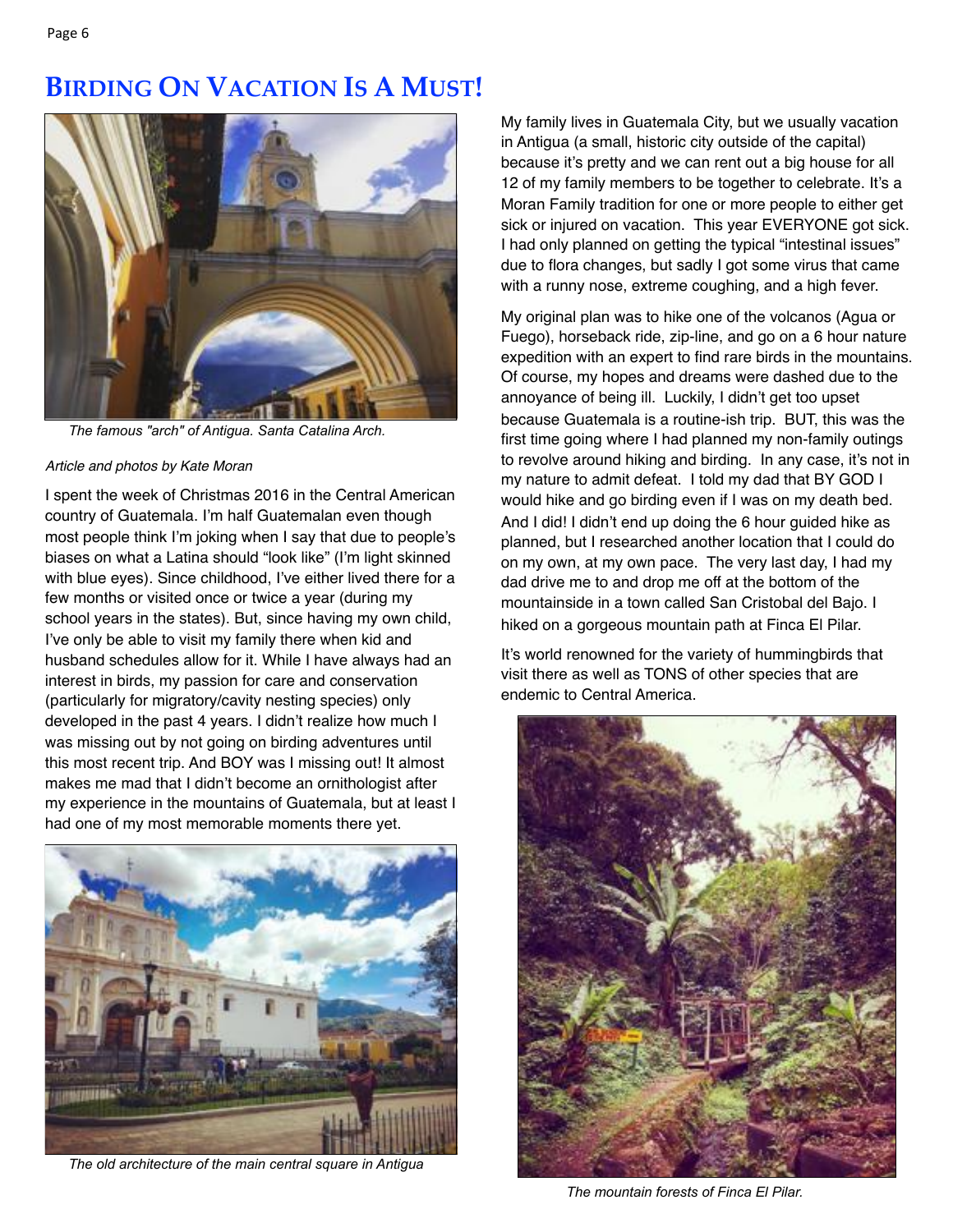Some of the birds I saw were (both wintering birds and native) Baltimore and Bar-Winged Orioles, Tennessee, Black Throated Green, Townsend's, Wilson's, and Prothonotary Warblers, Rufous Sabrewing, Magnificent, White Eared, Azure Crowned, Berylline, Blue Tailed, and Violet Sabrewing hummingbirds, Gray Breasted Wood Wren, Black Capped Swallows, Hutton's Vireo, Common Bush Tanager, Yellowish Flycatcher, Black and Mountain Thrush, Rufous Browed Wren, and Brushy Crested Jays. There were many MANY more that were reported in that area I was hiking, but I didn't personally see them with my The most amazing bird I found was a Mountain Trogon!



(*stock photo from National Geographic)*

Every year I go to Guatemala, I try to find a Resplendent Quetzal (they like the highlands). It's the national bird of Guatemala as well as the bird that continues to haunt me. We all have that bird we WISH we could find while bird watching that remains elusive, so elusive that it makes you jealous when other people say they've found one and post pictures of it online. I can't begin to describe my jealousy of those birders. But my Mountain Trogon find (since they're in the same family and have similar colors) was like Mother Nature's way of giving me a cookie for my efforts while encouraging me to never give up my search for the Quetzal.

What I find amazing about the relationship between birds and humans is the level of appreciation (or lack thereof) we have for each other. What I mean by that is, people tend to not appreciate what's normal or regular. If my Guatemalan family came to Texas and exclaimed "WOW what kind of bird is that?" (looking at a Mockingbird), I'd be less than thrilled to go into detail about that species. I would have that same feeling pointing out a European Starling to

someone who isn't used to seeing that species. I'd actually probably give a disgusted face while talking about. But, to an extent, I felt like Guatemalans reacted the same way to my "OH WOW" commentary from what I found. For example, bright orange colored orioles, all kinds of yellow warblers, and various sparrows like the White-Eared Ground Sparrow are so commonplace EVERYWHERE that people don't even notice them. Another example, there were so many Yellow Green Vireos that it was almost like I had to swat them away like mosquitos. [Side note: I've spent MANY winters in Guatemala, and this was the first winter where there was an extreme problem with mosquitos. Clearly, we're seeing the effects on global warming in many areas. But, that's a discussion for another article.] In any case, my point for mentioning the differences in appreciation levels is to remind us never to take any of our local birds/ birding experiences for granted.

Finally, what does all of this have to do with Texas Bluebird Society? What about our favorite cavity nesting birds? Well, as it turns out, I was surprised by another find during my Christmas vacation. There were TONS of Mountain Bluebirds wintering nearby Antigua.



 It was one of those moments where I logically put together in my mind that the cavity nesting birds we love and monitor do in fact migrate to Latin America to winter, but there was nevertheless a slight disconnect to the point where I was still shocked to see them. It was so wonderful to find the familiar among an exotic location. All of these birds are truly amazing

TX photo by Jim Stevenson

creatures. For most of us, it doesn't take a trip to feel that way. But, being on a trip where you're out of your routine does help you keep that sense of awe. No matter what state or country I end up in (vacationing or otherwise), I'll always try to make at least one birding adventure out of it. The only other bit of advice I have for any of you who go birding on vacation is to bring a GOOD camera with you in addition to your binoculars. This is something I haven't yet invested in but need to. Happy birding and happy 2017!

**We are always interested in the stories and photos from our members!** We hope this coming nesting season provides great memories and photo opportunities for you. Please consider sharing your adventures with us. Send your stories and or photos to **editor@txblues.org**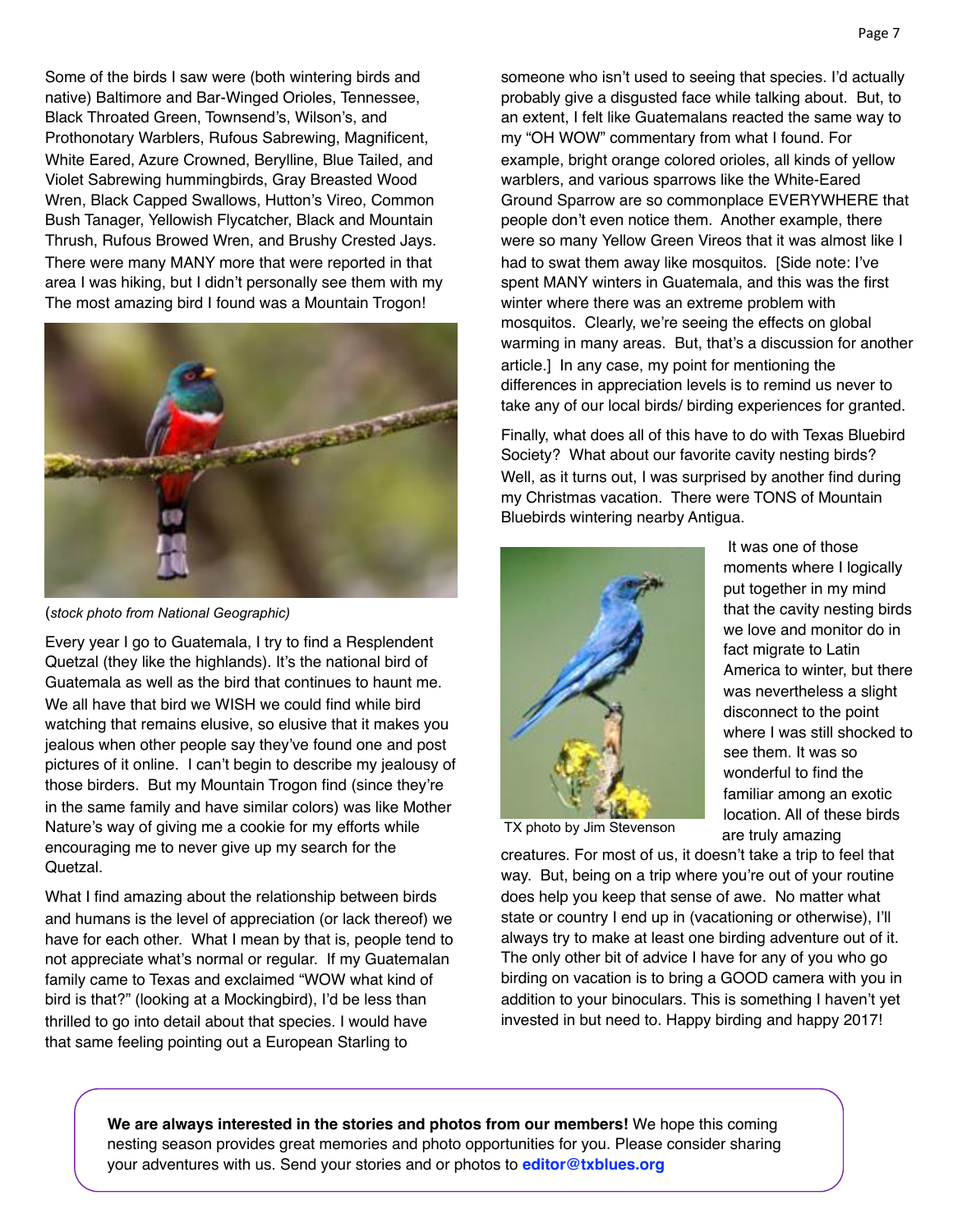## **Texas Tree Foundation Creates A Cool School Project**

*The Texas Tree Foundation is a Dallas based organization committed to environmental stewardships, especially for children through educational outreach efforts.*

The goal of the Texas Tree Foundation is a greener and healthier environment for 151 Dallas ISD elementary schools that will link indoor classrooms with outdoor learning for students and teachers. Ultimately, we intend to plant 15,000 or more new trees and shrubs to substantially increase the overall tree canopy in the City of Dallas.

Why is this effort so important for Dallas?

 *Did you know* that school campuses in Dallas are some of the hottest and least shaded urban heat islands in North Texas?

 *Did you know* that Dallas has one of the most challenging urban climates in the United States and is ranked 8th by the American Lung Association for the worst air quality in the nation for ozone and non attainment for the EPA's National Ambient Ari Quality Standards.

 *Did you know* that greater than 89,000 children in Dallas are affected by asthma?

 *Did you know* that increasing the tree canopy on Dallas ISD campuses from an average of 7% to a minimum of 20% will address all three of these issues?

The Texas Tree Foundation's first two pilot projects were the campuses of Felix Botello Elementary and Onesimo Hernandez Elementary Schools. With the help of students, teachers, and volunteers, we successfully planted a total of 176 trees and created a curriculum-based landscape design for outdoor learning centers.



To enhance the learning experience, Marc Beaudoing, Project Coordinator/Urban Forester from the Texas Tree Foundation, solicited assistance from TBS to add bluebird nestboxes to the project. "Our goal is to get the students outside as much as possible and I believe blue bird nesting will be a wonderful opportunity for the students and their school," Marc stated. TBS member, Barb Ohlman, provided nestboxes and information/advice on bluebird habitat, nesting behavior, and the importance of monitoring for both educational purposes and providing data to NestWatch.

We all hope for a very successful nesting season!

## **Ellen Doyle Reporting Bluebirds In Her Area**

We have 600 acres along US190 beginning at 2997. This is 5 miles west of Richland Springs, Texas. Last year, for the first time, we had a pair of bluebirds raise several families in a birdhouse on our camphouse. We put up more nesting boxes, and they raised again this year. Just thought you might like to know as it is not common to see bluebirds in this area.

## **Belton Parks Installs New Bluebird Trail**

Judy Hutka reports "I was so excited that Belton Parks contacted me this summer and bought 3 nestboxes for a new park. The young man was excited about the possibility of putting up a small bluebird trail. He had read about our activities from our website, so yea, TBS website!"

## **Austin Country Club Adds TBS Signs To Nestbox Trail**

We finally ordered and installed signs on our nest boxes. It also looks like we have some interest in setting up an "adopt a box" program with our women's golf association so that members can get involved with the monitoring of the boxes. I am looking forward to the spring and hopefully having another successful round of nesting! Adriane Horne, Austin Country Club

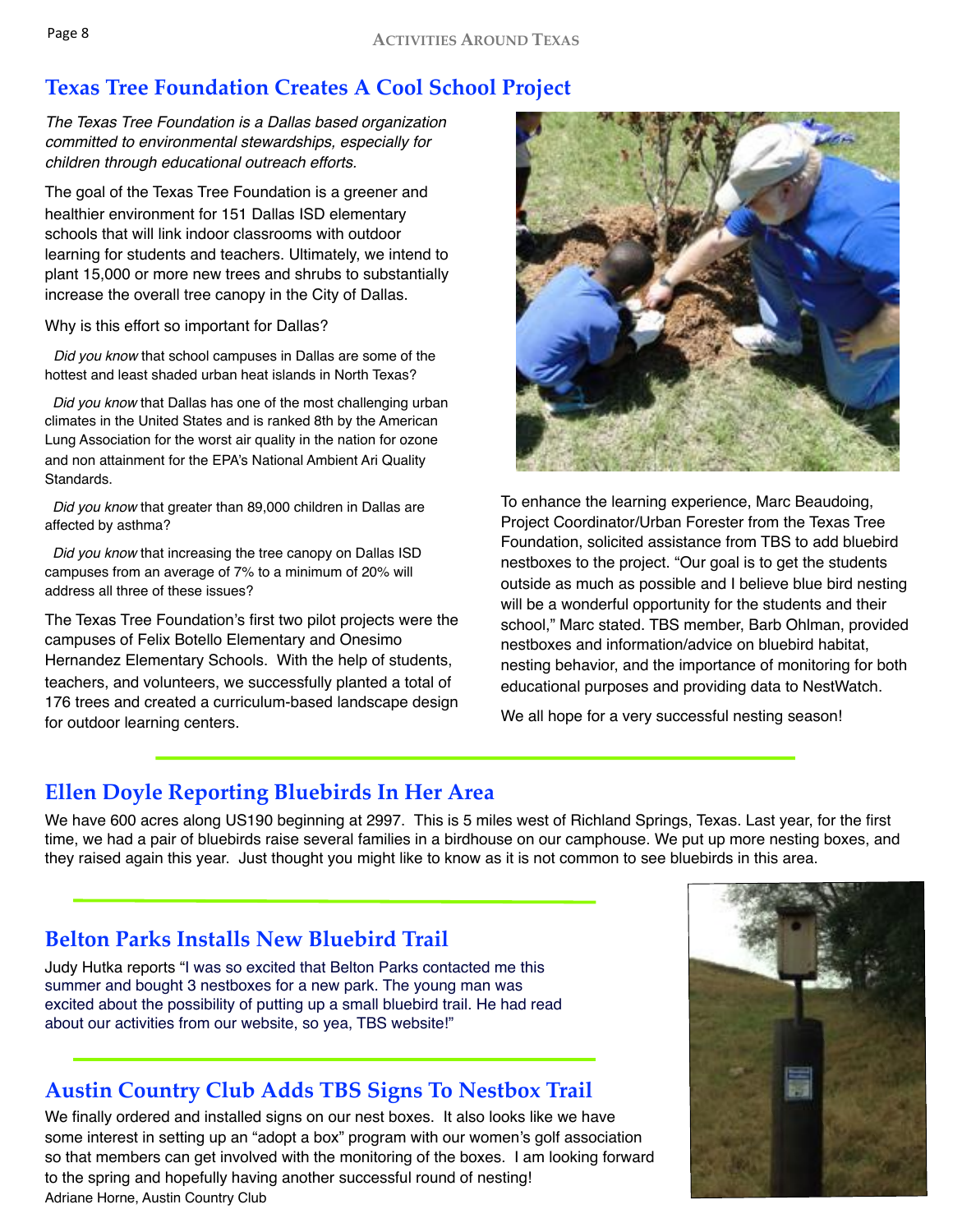## (Triadica sebifera) **CHINESE TALLOW – DISGUISED IN BEAUTY WITH EVIL INTENT**

*By Linda Crum, Texas Master Gardener/Texas Master Naturalist.*



Not that one can assign evil intent to a tree, but the results of growing Chinese tallow certainly has had devastating results for our native landscape. Chinese tallow is a deciduous tree growing to 60 feet (18 m) in height and 3 feet (90 cm) in diameter, with ovalto rhomboid-shaped leaves.

Dangling yellowish spikes in spring yield small clusters of three-lobed fruit that split to reveal popcorn-like seeds in fall and winter. Dripping with mahogany-red leaves in late fall reveals the stunning fall color of this tree. "But it has such pretty fall color!" This is the reason people refuse to get rid of this invasive species. Yes, but so does that harlot your husband brought home, dressed in red, have such pretty color. How long do you think you, the mighty oak of the family, will last with her in the house? I actually had to use this illustration to get a woman at a garden club to see the danger of the Chinese tallow in her landscape.

Chinese tallow is native to China and Japan. Introduced into the United States in the 1776 by Ben Franklin in South Carolina. In order to establish a soap making industry, it was introduced across the south eastern USA. The spread of Chinese tallow is limited by frigid temperatures and/or arid conditions.



Chinese tallow poses an ecological threat. If not managed properly, it will transform native habitats into monospecific tallow forests, particularly in wetland areas. The tree alters light availability for other plant species. By outcompeting native plant species, Chinese tallow

reduce habitat for wildlife. The milky sap in both the leaves and the berries is poisonous to animals. However, the seeds are loved by many bird species, including bluebirds. But because of the ecological threat that Chinese tallow poses, they are not recommended as a food source for birds. There are many native species of trees and shrubs that provide berries for birds.

Much of the coastal prairies in Texas have been replaced by tallow woodland. Little bluestem and other prairie grasses have been displaced by tallow, thereby reducing habitat for Attwater's prairie chicken (*Tympanuchus cupido attwateri*) which has been driven to near extinction.

Reproductive age is as little as three years when tallow begins to produce seeds. These seeds are dispersed widely by water and birds. A mature tree can produce 100,000 seed annually. Propagation is also by the root system. The trees remain productive for 100 years! Flowers typically mature April-June and fruit ripens in September-October. The nectar is prized by bee-keepers because of the delicious honey produced. However, the damage done by this species far outweighs any beautiful fall color and honey produced.



Control of Chinese tallow is difficult. Seedlings should be pulled by hand whenever they are found. Large land areas can be managed by mowing and use of controlled burns. Herbicide use is required to kill mature trees. After the

tree is cut down, apply a triclopyr herbicide directly to the stump. Rodeo herbicide is required for trees growing in water. Triclopyr binds to soil organic matter and clay particles, which limits its movement in the soil and prevents root uptake by non-target plants. Half the active ingredient is broken down by soil microorganisms and sunlight within 30–45 days following application. Rarely do I recommend use of herbicide, but this method is a localized application to a plant that is highly invasive to the point of eliminating native species and loss of wildlife habitat.



**Please do not** let Chinese tallow remain in your landscape because of pretty fall foliage. Drop-dead gorgeous fall color can be obtained by flowering dogwood or sassafras trees.

Photos from USDA-Forestry Service.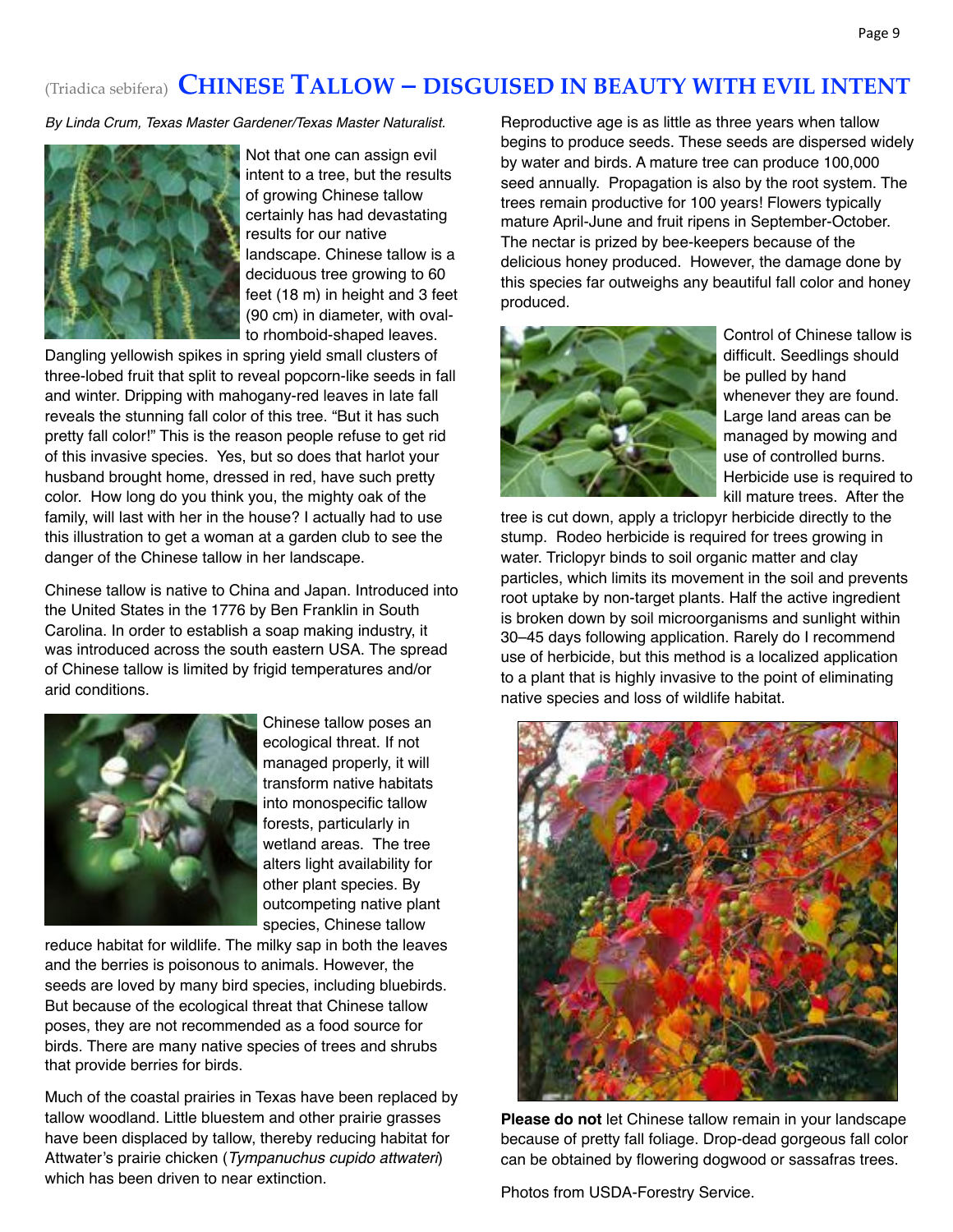# **FROM FACEBOOK**

"She started the nest in early February. She laid her first egg on Feb 9 and 5th egg on Feb 13. Today, right on schedule, babies!"

Reported by Linda Crum on TBS Facebook





Beautiful Mom on her nest! Photo by Mike Western.

## All Citizen Scientists!

It is time to start collecting your nesting activity reports and submit your observations to Cornell's NestWatch.

Every count is important and provides data for research scientist around the world!



Duane Noblick shares his unique mealworm feeder design.

Once I started feeding my backyard bluebirds mealworms, word got out and all the other species of birds started eating the mealworms. I have a ton of European Starlings in my area and they will empty the mealworm dish in minutes! so I designed and built a mealworm feeder to keep them out but allow birds that can access a 1 1/2" hole inside. After much testing I came up with 1 1/2" copper rings and soldered them together then built a wood box to keep the weather out and the mealworms protected.

It took some training to get the Bluebirds to use the feeder but they now go in and out with ease. Birds as large as a Northern Cardinal and Baltimore Oriole can also get inside the feeder but American Robins, Starlings and Bluejays can't. The smaller birds like Pine Warblers, Yellow-rumped Warblers, Carolina Chickadees, Carolina Wrens and Tufted Titmice use the feeder as well.



Caryn Brewer shared this photo

"When Nature made the bluebird, she wished to propitiate both the sky and the earth, so she gave him the color of one on his back and the hue of the other on his breast" By John Burroughs.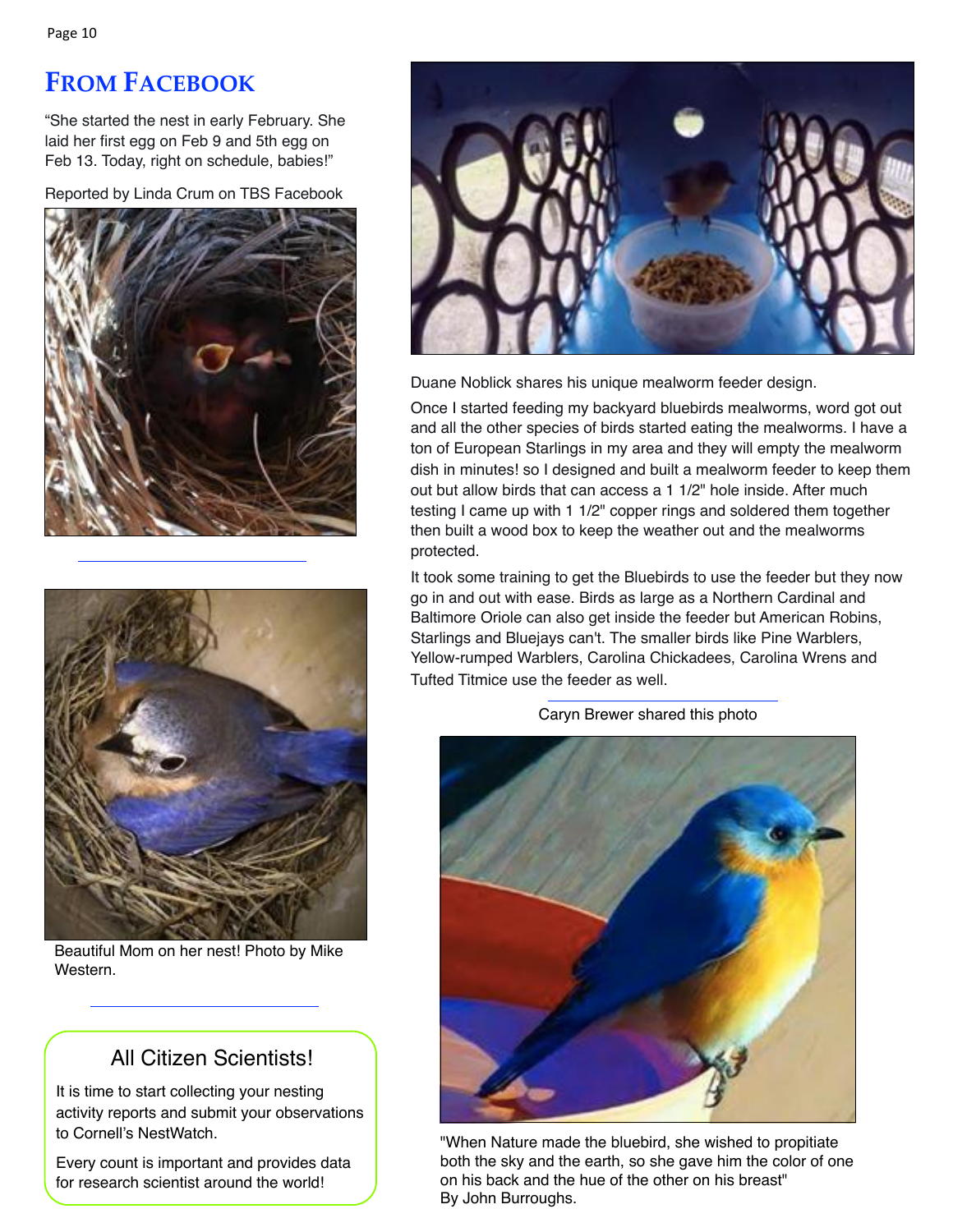## **Board of Directors**

#### **Pauline Tom**

President Executive Committee EventPlans Team (Mountain City)

#### **Lonnie Castleman**

Vice-President Executive Committee EventPlans Team Nestbox Const. Coord. (Trinity)

#### **Linda Crum**

Interim Treasurer Membership Secretary (The Woodlands)

#### **Kay Dansby**

**Secretary** Renewal Coordinator EventPlans Team (North Richland Hills)

#### **Benni Konvicka**

Executive Committee Fundraising Auctions EventPlans Team (Stephenville)

**Pat Nail** Executive Committee

(Clayton)

#### **Ken Ray**

Executive Committee (Ovilla)

#### **Keith Schindler**

Executive Committee Website Assistant (Cuero)

#### **Advisory Board**

Harold Latham (Ivanhoe)

#### **Contact Us**:

tbs@txblues.org, PO Box 40868 Austin, TX 78704 512-268-5678 (Pauline Tom)

#### **Moved?**

Send email/address changes to records@txblues.org



Volunteer Tonja Hamel is one of our many Nestbox Distributors.

# **Volunteers Are Appreciated!**

- Lonnie Castleman Linda Crum Kay Dansby Shirley Hrobar Brian Halsey Luke Halsey Harold Latham Don Lawrence Ellie Mosley
- Debbie Park John Park Shannon Ramsey Ava Russell David Smith Pauline Tom Ron Tom Vanessa Voisenett

There are MANY VOLUNTEERS working hard organizing and preparing for the Season Kickoff. Extra hands are always welcomed and appreciated! Call Pauline Tom at 512-268-5678 to volunteer today.

## **Thanks For Your Financial \$upport!**

• Nelda Flanagan

• Leah Hagemeier • Jan & Steve Hager • Tonja Hamel • Jan Hartz

• Gregg Hickman • Patricia Horton Pattizo Humphries • Bill Idell • Carolyn Johnson • Linda Jordan • Josephine Kays • Drue Keller

• Eric & Deborah Kolber • Sheryl Kuperman

• KF, Tennessee Colony • AF, Austin • JJ, West Point • EM, Magnolia • DM Tomball • BM, Elkhart

• Katie Gian

Joe Anne Betts Maureen Bourgeois Catherine Brown Clyde Camp Martha Carlson Anne Cassidy Nina Chambers James Dolores Coleman Kathryn Fagalde Sally Gaines Christie Gardner Linda Gatewood Heinz & Julie 0 Gaylord Carol A Hagemeier

• Bill & Marcie Adams • Donald Ambrose • Larry Arnold • Terry Atmar • Angie Avery • Jean & Dan Bagley • Yolanda Berry • Mary Lou Birkner • Cathy Black • Maureen Bourgeois • Jim & Carolyn Boyle • Joanne Bradbury • Catherine Brown • Pat Brown • Kay and Bob Cage • Donna Cannon • Christy Castleman • Nina Chambers • Karren S Cline • Debbie Cox • Clyde Dexter • Brad Ferson • Emma Filips

• EB, Kountze • DC, Alvin • MC, Houston • NC, Montgomery • DD, Hempsted • DE, Whitesboro

Betty Hamon Dale Haner Jan Hartz Robert & Carol Herber Mary Ann Holland Jimmy Jamail Sarah Kilpatrick Gaye or Mike Krueger Sheryl Kuperman R.L. Langley, Judy Lano Jamie Light J. Hal Machat Billy & Patricia McBride Flora McCormick Tanya Nielsen Joey Orr Leigh Peele Donna Piercy Brian Pinto Marvin & Trudelise Rathke Nancy Reeder Milda Scott Ted Shetzer George Slavik Geral Snapka Richard & Vanessa Voisinet

> • Mary K Shearer • Jenny Shuffield • Peggy Sims • George Slavik • Kent & Judith Spor • Danny Stoffels • Michael Szymanski

**Welcome New Members!** *New members who give us print permission.*

- Lori Lenberg
- Monette Littlepage
- Leon Macha
- Cary Majors
- Billy & Patricia McBride
- John McDowell
- Annette Moltz
- Marchia Mordecai
- Paul Nicholson
- Tanya Nielsen<br>• William Oloff
- William Oloff
- Cheryl Pechal
- •Dennie Pechal
- 
- 
- 
- 
- Ava Russell
- Judy Schmadeka
- 
- 
- 
- RM, Bulverde
- BM, Trinity
	-

• LP, Collinsville

• YQ, Sadler

- JR, Moody • KR, Wharton
- GS, Houston
- GS, San Antonio
- MS, The Woodlands
- MW, Cypress
- Marjorie & Tony Gant • Bob Garfield • Linda Gatewood • Lisa Gibson • Shelby Griffin Teresa Gunlock
	- -
		-
		-
- Robert & Carol Herber
	- Terry Pike
	- Brian Pinto
		- Ted & Jan Pistole
		- Nadine Pool
		- A. David Reimhardt
		-
		-
		- Ed Schneider
		- Helen Schoeck
		- Milda Scott
			-
			-
		- JN, Anna
			-
		- HP. Trinity
			-
- •Suzetteb Szymanski • Eddie Thompson • Beth Turk
	- - Chris Turner
			- Megan & Steve Turner
			- Don Vallie
			- Diana Vasquez
			- Donnell Vaughn
			- John R Ward
			- Suzanne Wheeler • Carol Williams • Carolyn Worsham

• Gerald Yarbrough